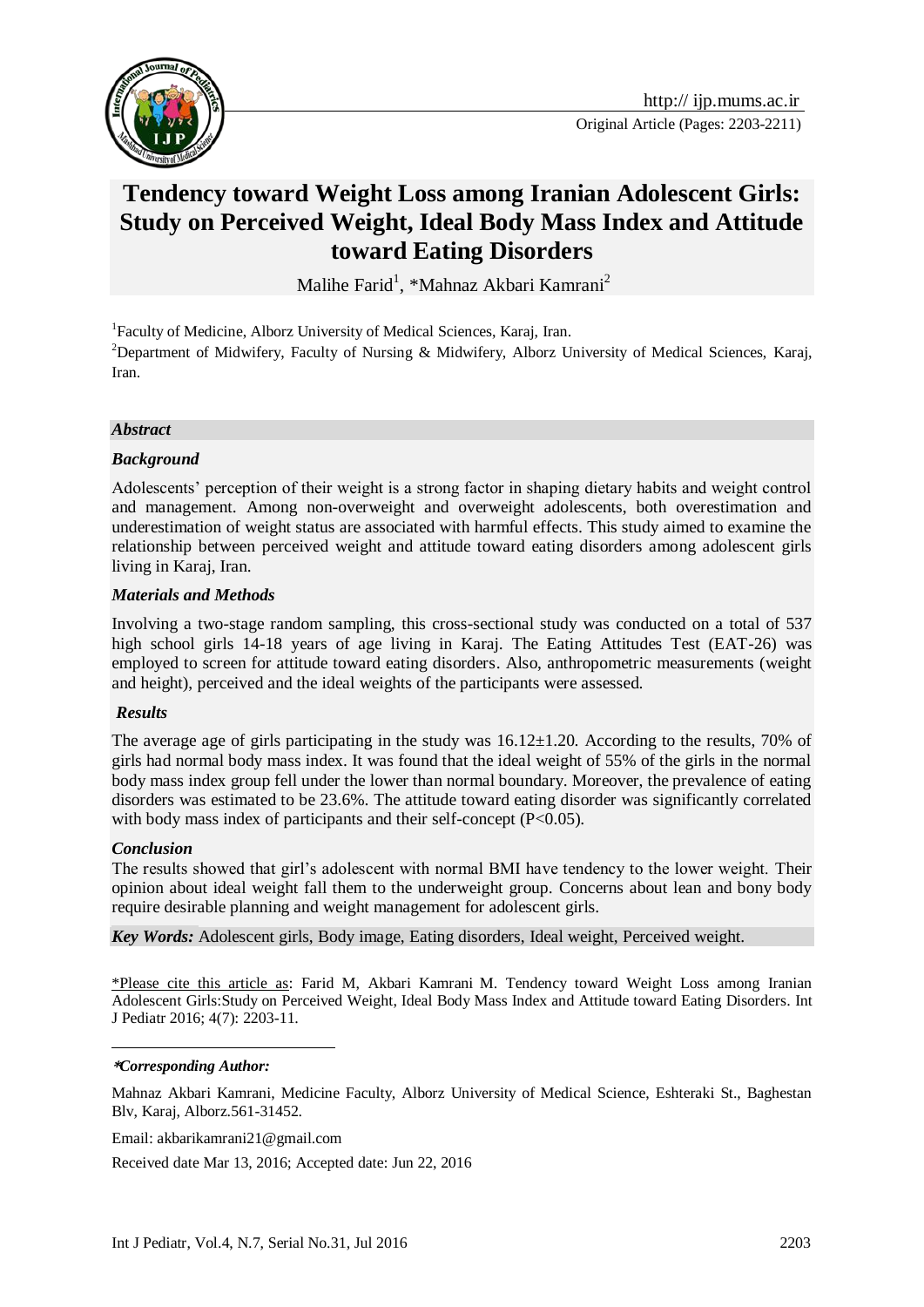# **1- INTRODUCTION**

The perception of adolescents about their weights is a key factor in describing the relationship between current weight and weight control behavior. Incorrect perceived weight may lead to weight loss or gain behaviors. In contrast, there is a group of overweight adolescents who take no action on weight loss. An increasing group of adolescents adopt inappropriate nutritional practices for weight loss despite being normal. This can pose serious complications in the long term (1). Overweight self-perception and attitude toward weight loss behaviors are common among adolescents. The feeling of being overweight versus actual weight gain in adolescents can leave psychological effects (2). The perceived weight is one of the important aspects of body image, reflecting the individual expected selfimage. A misperception about weight can indirectly contribute to dissatisfaction with body weight (3). The individual perception of weight can be a better predictor of actual weight, while the adolescents' perception of their weight is a strong factor in shaping dietary habits and weight control and management. The normal weight or underweight adolescents perceive their body as overweight at greater risk of anorexia nervosa. Conversely, overweight adolescents lacking that perception do not exercise to control their weight (4).

The transition from childhood to adolescence is one of the most important stages of life. Unfavorable perception of the body is a common problem among adolescents (5). Due to physical changes in adolescents over this age range, self-image is affected, thus leading to certain disorders, including eating disorders (6). In psychological terms, eating disorder often begins in adolescence (9). One of the groups at risk of eating disorders involves females 14-25 years of age (7). Eating disorders refer to nutritional and

psychological diseases whose common characteristics are disturbed behavior and nutritional attitudes (1). Common in adolescents, eating disorders are associated with important psychological, physiological and social complications, which might aggravate the behaviors related to eating disorders (2-8). All types of eating disorders lead to increased risk of death (3), accounting for the highest mortality rate among psychological diseases (4). Although anorexia and bulimia have been deemed two distinct eating disorders by the American Psychiatric Association Diagnostic and Statistical Manual (DSM-IV), the most common eating disorder in the samples is atypical associated with essential physiological and psychological problems (13). For instance, amenorrhea and osteoporosis are the key complications of eating disorders in this age group (10), while mood disorders and depression are common in people with bulimia nervosa (3). These groups of adolescents are at a higher risk for full eating disorders than healthy adolescents (11). The average prevalence of anorexia nervosa and bulimia nervosa among young women are 0.3 and 1%, respectively (12). The prevalence of anorexia nervosa in adolescent girls is estimated to be about 1%, even though up to 10% of young women aged 16 to 25 might be diagnosed with the subclinical condition. Moreover, 3 to 10% of American adolescent girls suffer from bulimia nervosa (5).

Since eating disorders form in adolescence persisting until young age, it is crucial to find solutions to curtail the risk of eating disorders in adolescence. Moreover, adolescents tend to respond faster to treatment owing to the shorter duration of disease and diagnosis (13). It is crucial to explore the issue of preventing and resolving the underlying causes of such disorders. The nutritional status is critical during adolescence in determining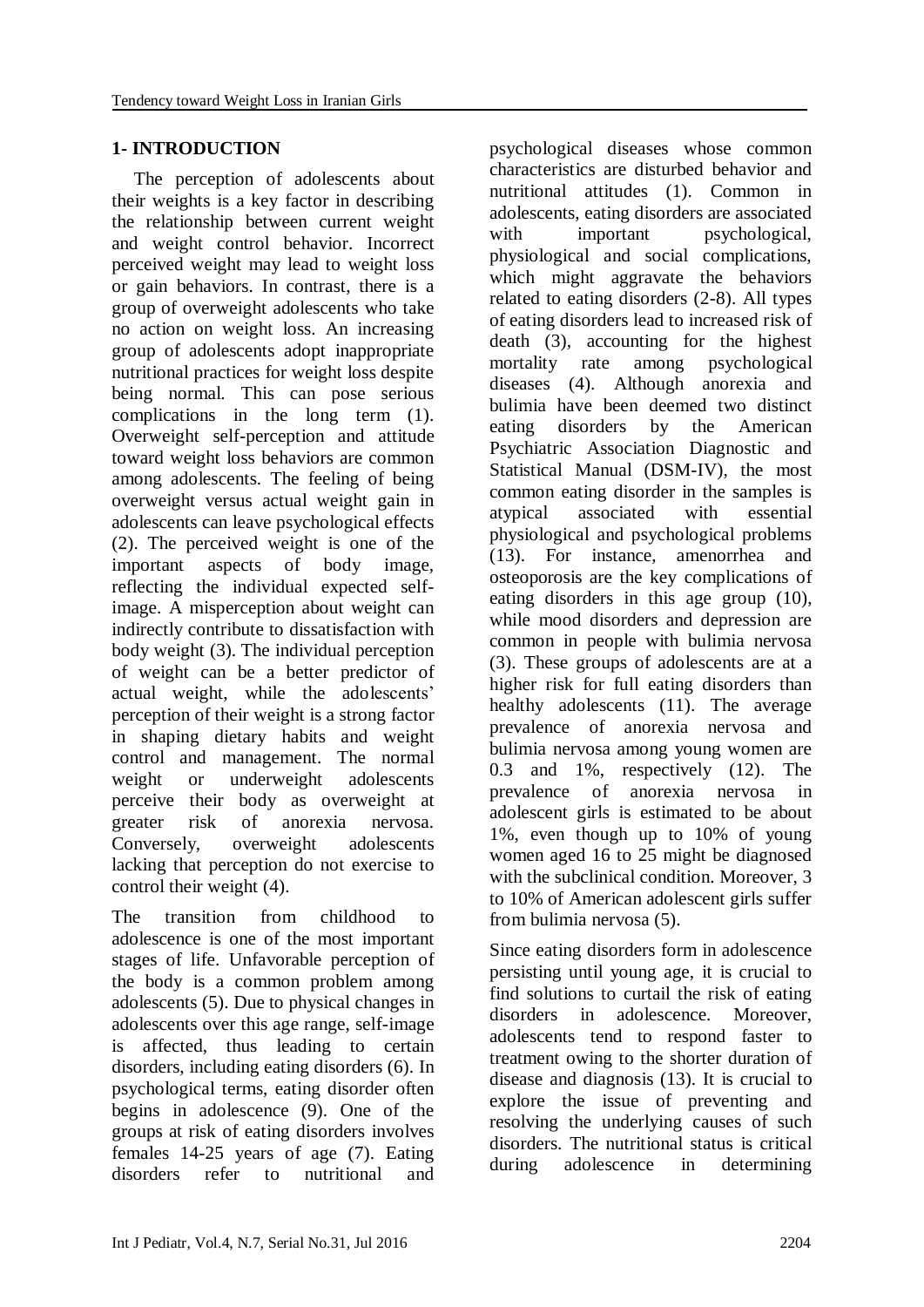mortality indices and disease in adult life. The importance of the issue doubles with regard to the prevalence of these disorders (adolescence and onset of adulthood) and its coincidence with the beginning of social activities and individual productivity. This study aimed to investigate the prevalence of eating disorders and associated behaviors such as perceived weight and perceived ideal body mass index (BMI) as well as the relationship between perceived weight and ideal body mass index with eating disorders.

# **2- MATERIALS AND METHODS**

### **2-1. study group**

This was cross-sectional study involving a two-stage random sampling, where a total of 537 high school students participated from Karaj, Iran.

#### **2-2. Inclusion criteria**

- Willing to participate in the study,
- Being female.

#### **2-3. Exclusion criteria**

 Not being in age range 14-18 years old.

#### **2-4. Measures**

Variables assessed in this study include socio-demographic characteristics, anthropometric measurements (weight and height), having attitude toward eating disorder, perceived and the ideal weights of the participants.

### **2-4-1. Demographic variables**

Demographic questionnaire was used to gathering the socio-demographic data include age and [parental occupation and](https://www.google.com/url?sa=t&rct=j&q=&esrc=s&source=web&cd=2&cad=rja&uact=8&ved=0ahUKEwimhqTwmpjNAhVkDJoKHTP5BxEQFggkMAE&url=http%3A%2F%2Fwww.ncbi.nlm.nih.gov%2Fpubmed%2F15718068&usg=AFQjCNHh9tuT9hXBvssaXaMk5EAvsUbeFA)  [education](https://www.google.com/url?sa=t&rct=j&q=&esrc=s&source=web&cd=2&cad=rja&uact=8&ved=0ahUKEwimhqTwmpjNAhVkDJoKHTP5BxEQFggkMAE&url=http%3A%2F%2Fwww.ncbi.nlm.nih.gov%2Fpubmed%2F15718068&usg=AFQjCNHh9tuT9hXBvssaXaMk5EAvsUbeFA) status.

### **2-4-2. Body weight and height**

Height and body weight were measured by an expert examiner. The height was examined by tape measure. Body weight was rounded to the nearest 0.1 kg on a standard digital scale (Glamor, Bs-807), with the subjects dressed in light underwear and no shoes. The body mass index (BMI) was calculated as weight divided by height squared (kg/m2). Based on the international norms from the WHO (2007 reference) with age and genderspecific BMI (14), BMI cutoffs were the following: overweight, BMI >1SD; obesity, BMI >2SD; and underweight,  $BMI < -2SD$ . In this categorization, the ages were expressed by the subjects, including 14 years, from 14 to 15 years old and etc.

### **2-4-3. Attitude toward eating disorder**

The nutrition and attitude assessment questionnaire Eating Attitude Test-26 (EAT-26) (Garner and Garfinkel, 1979) to estimate the frequency of subjects at risk of eating disorders was used.

EAT-26 is a screening tool for subjects prone to eating disorders, the validity and reliability of which have been confirmed by epidemiological studies in different countries. Reliability and validity of the translated EAT-26 in Iran were 0.80, 0.76, respectively (15).

The questionnaire contains 26 items related to attitude, habits and feeding behavior, where the maximum score is 78. The 11 items of questionnaire measure the nutrition attitude, while 15 items are related to diet performance. The responses in EAT-26 are scored on a Likert scale: always (3 points), most of the time (2 points), very often (1 point) and three additional options include sometimes, rarely or never (0 points). Nevertheless, item in question 25, the scores of "never", "rarely", and "sometimes" were 3, 2, and 1, respectively, and three other scales were scored as zero.

A score equal to 20 or greater is defined as disordered eating attitude (at risk for eating disorders).

### **2-4-4. Perceived weight**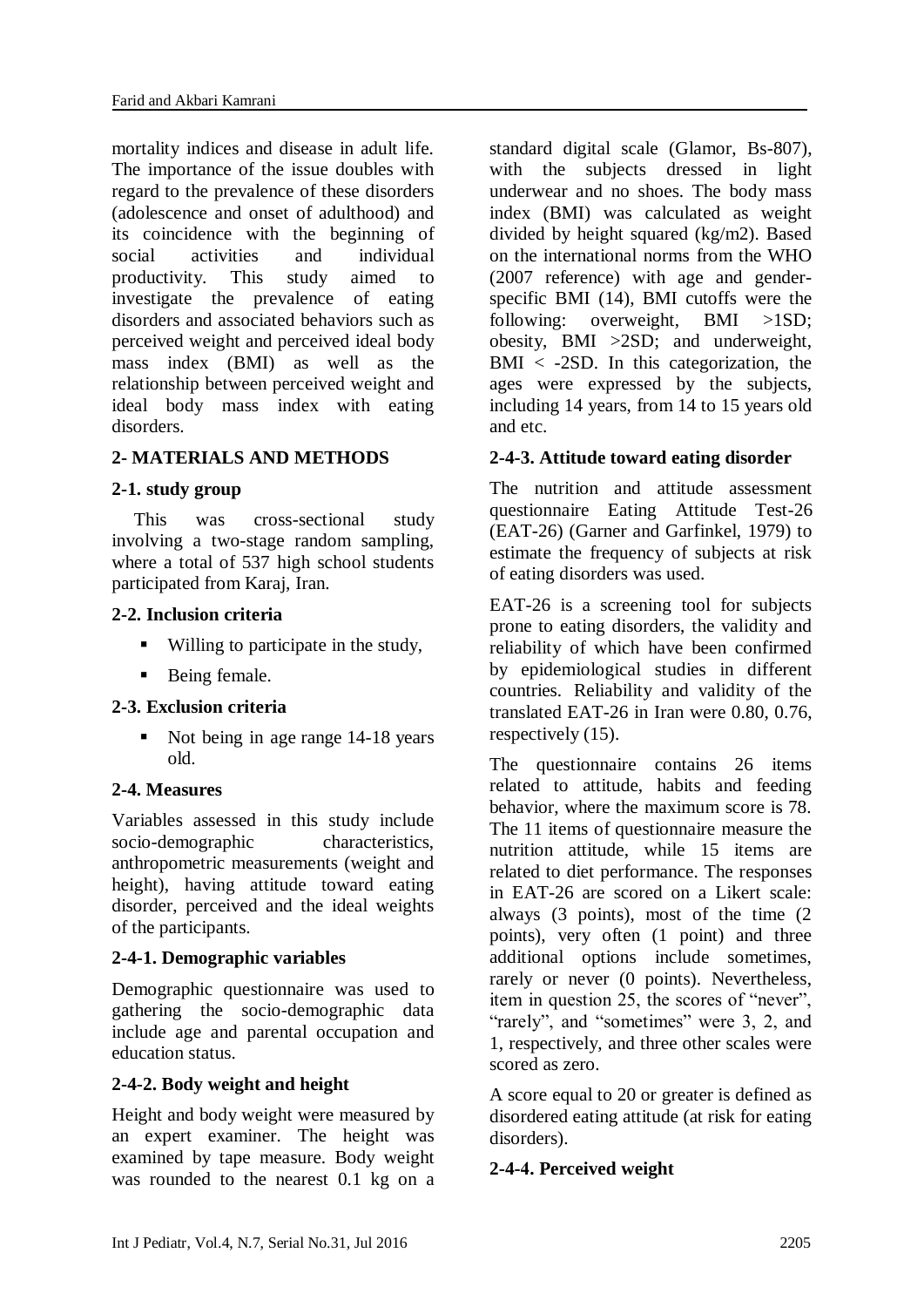To assess the perceived weights, the participants were asked about how they perceive their present weights from four options including underweight, normal weight, overweight and obese. Furthermore, the participants answered to the ideal weight question from their viewpoint. At the next stage, the ideal BMI was calculated by considering measured height.

# **2-5. Ethics**

This study was approved by the Ethics committee of Alborz University of Medical Sciences (ID number: 2427645).

After selecting the desired samples and coordination with educational departments and schools, the objectives of the study and how to complete the questionnaire have been explained for whom the consent was obtained.

### **2-6. Statistical analysis and sample size**

According to the sample size equation, "estimating a qualitative trait in a society" involved  $\alpha=0.05$ ,  $p=0.21$  (7) and d=0.04. The minimum number of samples was estimated at 399, which increased to 518 taking into account the design effect=1.3. In this study, the data were analyzed through statistical software SPSS-21 and statistical tests including Chi- square, ANOVA and t-test at significance level of less than 0.05.

### **3- RESULT**

A total of 537 high-school girls participated in this study. The average age of the participants was  $16.12 \pm 1.20$  years old (minimum 14 years and maximum 18 years). The other socio-demographic characteristics of participants have been shown in **Table.**1.

In this study, 23.6% of participants had a disordered attitude toward eating disorders. Moreover, 59.1% of eating disorders were found in the normal body mass index group, while 2.4% was in the underweight group, 26% in the overweight and 12.6% in the obese group.

The average weight of the experimental group was  $57.64 \pm 11.84$  kg, and the average height was 161±6.1 cm. According to the results, 70% (n=367) of girls had normal body mass index, 3.2%  $(n=17)$  had lower than normal body mass index, 20.1% (n=108) had overweight body mass index, and 6.7% (n=36) had obese body mass index.

The results of this study showed that the average ideal weight among the participating girls was 53.80 kg, while the average weight was measured to be 57.64 kg, indicating a statistically significant difference between the ideal weight and actual weight  $(P=0.000)$ . In this study, 66.3% (n=343) of the participants had a tendency to lose weight (**Table.2**).

Nonetheless, the body mass index of only 144 (26.8%) of participants indicated actual overweight or obese. It was found that the ideal weight of 55% of the girls in the normal body mass index group fell under the lower than normal boundary. According to the calculated body mass index, 70.2% of girls with normal BMI had a correct perception of their weights. Nevertheless, 48.1% of girls in the overweight group and only 30.6% of girls in the obese group had a correct perception of their weight. In this regard, 76.5% of girls with lower than normal BMI had a correct perception of their weight. Fisher test indicated a significant relationship between the individual's perception of their weight and BMI at  $P=0.000$ . According to the ideal weight expressed by the participants, the BMIs were calculated based on the ideal weights. In this respect, 53.8% of subjects in the group with lower than normal body mass index had normal weight perception, while 23.1% had lower than normal weight perception. Furthermore, 59.2% of subject in the overweight body mass index group, were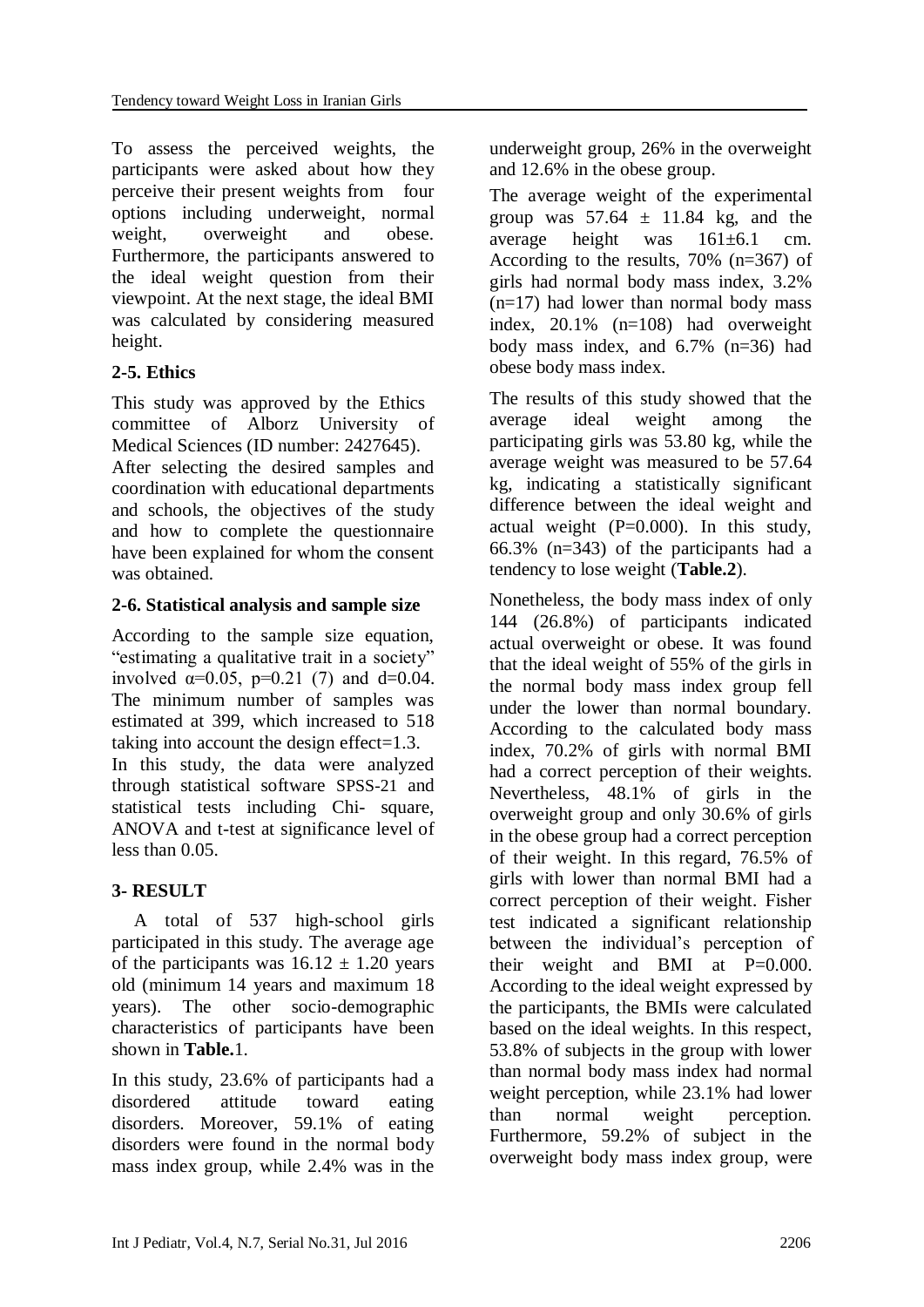overweight or had obese perceptions about their weights (**Table.3**). There was a significant relationship between attitude toward eating disorders and BMI based on the EAT-26 questionnaire  $(P=0.002)$ . Also, There was a significant relationship between attitude toward eating disorders and ideal body mass index based on the EAT-26 questionnaire (Fisher test, P=0.034). Among disordered eating attitude group, 85.8% had normal ideal BMI vs 93.5% among healthy group. The individual's perception of body and attitude toward eating disorders was statistically significant (P=0.000) and Chisquare was 59.38 (**Table.4**).

| <b>rapic-1</b> . Bocto-demographic enaracteristics of participants |            |                            |
|--------------------------------------------------------------------|------------|----------------------------|
| Socio-demographic characteristics                                  | Number (%) | Variables                  |
|                                                                    | (11)59     | 14 years                   |
| Age                                                                | (20.5)110  | 15 years                   |
|                                                                    | (27.4)147  | 16 years                   |
|                                                                    | (27.6)148  | 17 years                   |
|                                                                    | (13.6)73   | 18 years                   |
|                                                                    | (5.8)31    | Illiterate                 |
| <b>Maternal Education</b>                                          | (43.6)234  | Primary and Secondary      |
|                                                                    | (24.4)131  | High-school                |
|                                                                    | (26.3)141  | Associate degree and above |
|                                                                    | (2.3)12    | Illiterate                 |
| <b>Parental Education</b>                                          | (38)201    | Primary and Secondary      |
|                                                                    | (28.9)153  | High-school                |
|                                                                    | (30.8)163  | Associate degree and above |
|                                                                    | (83)443    | Housewife                  |
| Maternal occupation                                                | (15.5)83   | Employed                   |
|                                                                    | (1.5)8     | Retired                    |
|                                                                    | (1.9)10    | Unemployed                 |
| Parental occupation                                                | (13.2)69   | Worker                     |
|                                                                    | (28.)146   | Employee                   |
|                                                                    | (45.5)237  | Unemployed                 |
|                                                                    | (11.3)59   | Retired                    |

**Table-1**: Socio-demographic characteristics of participants

**Table-2:** Tendency of participants toward changing weight

| Attitude toward changing weight | Number $(\%)$ |
|---------------------------------|---------------|
| Loss                            | 343 (66.3)    |
| Unchanged                       | 22(4.3)       |
| Gain                            | 152(29.4)     |
| Total                           | 517(100)      |
|                                 |               |

|  |  |  |  |  | Table- 3: Relationship between Actual Body Image Index, Perceived Weight and Ideal Body Image Index |
|--|--|--|--|--|-----------------------------------------------------------------------------------------------------|
|--|--|--|--|--|-----------------------------------------------------------------------------------------------------|

| Variables                     | Perceived Weight |                 |              | P- Value     |         |
|-------------------------------|------------------|-----------------|--------------|--------------|---------|
|                               | Underweight      | About Right     | Overweight   | Obese        |         |
| Actual Calculated BMI (%, n)  |                  |                 |              |              |         |
| Underweight                   | $76.5\%(13)$     | $17.6\%(3)$     | $0\%$ (0)    | $5.9\%(1)$   |         |
| Normal                        | $16.6\%(62)$     | 70.2%(262)      | $9.7\%(36)$  | $3.5\%(13)$  |         |
| Overweight                    | $.0\%(0)$        | 34.3%(37)       | 48.1%(52)    | $17.6\%(19)$ | < 0.001 |
| Obese                         | $.0\%(0)$        | $.0\%(0)$       | $69.4\%(25)$ | $30.6\%(11)$ |         |
| Ideal BMI $(\% , n)$          |                  |                 |              |              |         |
| Underweight                   | $23.1\%(3)$      | $53.8\%(7)$     | $7.7\%(1)$   | $15.4\%(2)$  |         |
| Normal                        | 14.7%(68)        | 57.6%(266)      | 20.6%(95)    | $7.1\%(33)$  |         |
| Overweight                    | $7.4\%(2)$       | $33.3\%(9)$     | $40.7\%(11)$ | $18.5\%(5)$  | < 0.001 |
| Obese                         | $0\% (0)$        | $100.0\%$ $(2)$ | $0\%(0)$     | $0\% (0)$    |         |
| <b>BMI</b> = Body Mass Index. |                  |                 |              |              |         |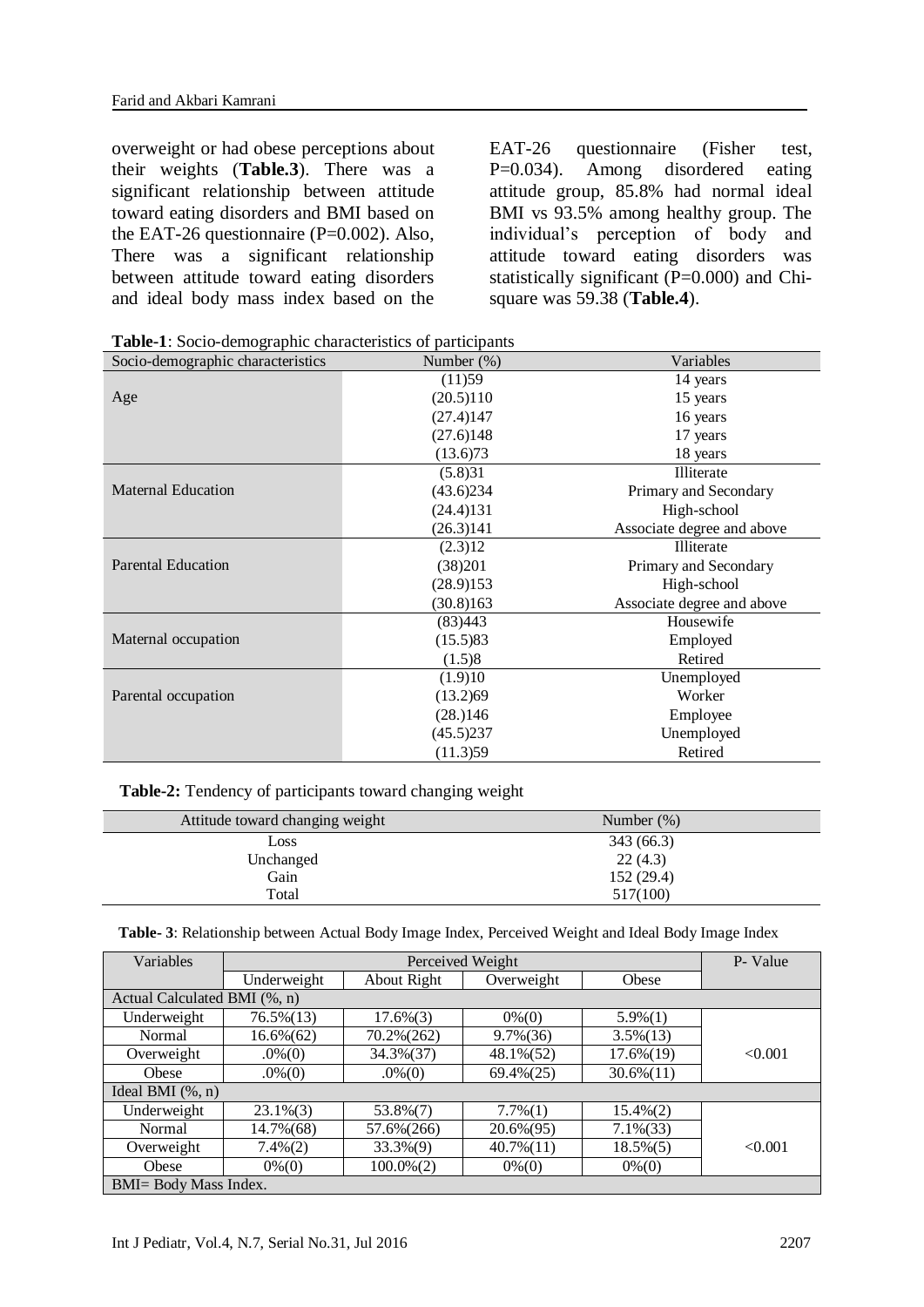| Variables                     | <b>Eating Disorder</b>       |                |          |  |  |  |
|-------------------------------|------------------------------|----------------|----------|--|--|--|
|                               | Yes                          | N <sub>o</sub> | P- Value |  |  |  |
|                               | Actual Calculated BMI (%, n) |                |          |  |  |  |
| Underweight                   | $2.4\%$ (3)                  | $3.4\%$ $(14)$ | 0.002    |  |  |  |
| Normal                        | 59.1%(76)                    | 73.4%(301)     |          |  |  |  |
| Overweight                    | 26%(33)                      | $18.3\%(75)$   |          |  |  |  |
| Obese                         | $12.6\%(16)$                 | $4.9\% (20)$   |          |  |  |  |
| Ideal BMI $(\% , n)$          |                              |                |          |  |  |  |
| Underweight                   | 5% (6)                       | $1,8\%$ $(7)$  | 0.034    |  |  |  |
| Normal                        | 85.8% (103)                  | 93.5%(360)     |          |  |  |  |
| Overweight                    | $8.3\%(10)$                  | $4.4\%(17)$    |          |  |  |  |
| Obese                         | $0.8\%(1)$                   | $0.3\%(1)$     |          |  |  |  |
| Perceived Weight (%, n)       |                              |                |          |  |  |  |
| Underweight                   | 18.3% (23)                   | $5.1\%(22)$    |          |  |  |  |
|                               |                              |                |          |  |  |  |
| About Right                   | 38.1% (48)                   | 15.9%(65)      | < 0.0001 |  |  |  |
| Overweight                    | 34.9% (44)                   | 63.2%(285)     |          |  |  |  |
| Obese                         | $8.7\%$ (11)                 | 15.7%(64)      |          |  |  |  |
| <b>BMI</b> = Body Mass Index. |                              |                |          |  |  |  |

**Table-4:** Relationship between Disorders Eating and Actual Body Image Index, Perceived Weight and Ideal Body Image Index

#### **4- DISCUSSION**

The present study aimed to investigate the perceived weight, expected weight and attitude toward eating disorders among adolescents living in Karaj, Iran. This study involved the WHO-2007 (BMI) of female adolescents 14-18 years old. The prevalence of overweight and obesity were 20.8% and 6.7%, respectively.

The results were similar to other studies using the WHO-2007 Cutoff (16 - 17). According to a study by CASPIAN-IV (2012), the prevalence of overweight and obesity in adolescents were reported differently in provinces of Iran. The lowest obesity rate was in Hormozgan, Iran (2.6%), while the highest obesity rate was in Bushehr, Iran (19%). The prevalence of overweight and obesity among high school students in Iran were reported to be 11.35% and 10.29%, respectively (16). Moreover, a systematic study by Bibiloni et al. (2013) calculated the prevalence of obesity and overweight among girls around the world as follows: 9.4% and 19.6% in Saudi Arabia (13-18 years old), 28.5% and 4.2% in India (12-18 years old),

8.5% and 15.5% in Spain (12-17 years old), 9.6% and 23.1% in Portugal (10-18 years old), 12.1% and 26% in New Zealand (13-17 years old) and 9.4% and 19.6% in Canada (12-17 years old) (17). The results of perception among girls about their ideal body and ideal MBI indicated that the majority of subjects with normal body mass index and low weight had a tendency toward thinner body despite a correct perception of their current weight. The results showed that more than 70% of participants with normal body mass index and low weight had good perception of their weight, but they tended to lose weight.

The results of this study were examined with regard to perceived weight and ideal weight in the age group 14-18 years without any comparisons available in Iran. Only in a study by Bahreynian et al. (2015), it was reported that 35.3% of girl's adolescents with normal body mass index had a correct perceived weight. The average age of participants was 12.6 years, which was lower than the age group in this study  $(16.12 \text{ years})$   $(18)$ . In a study by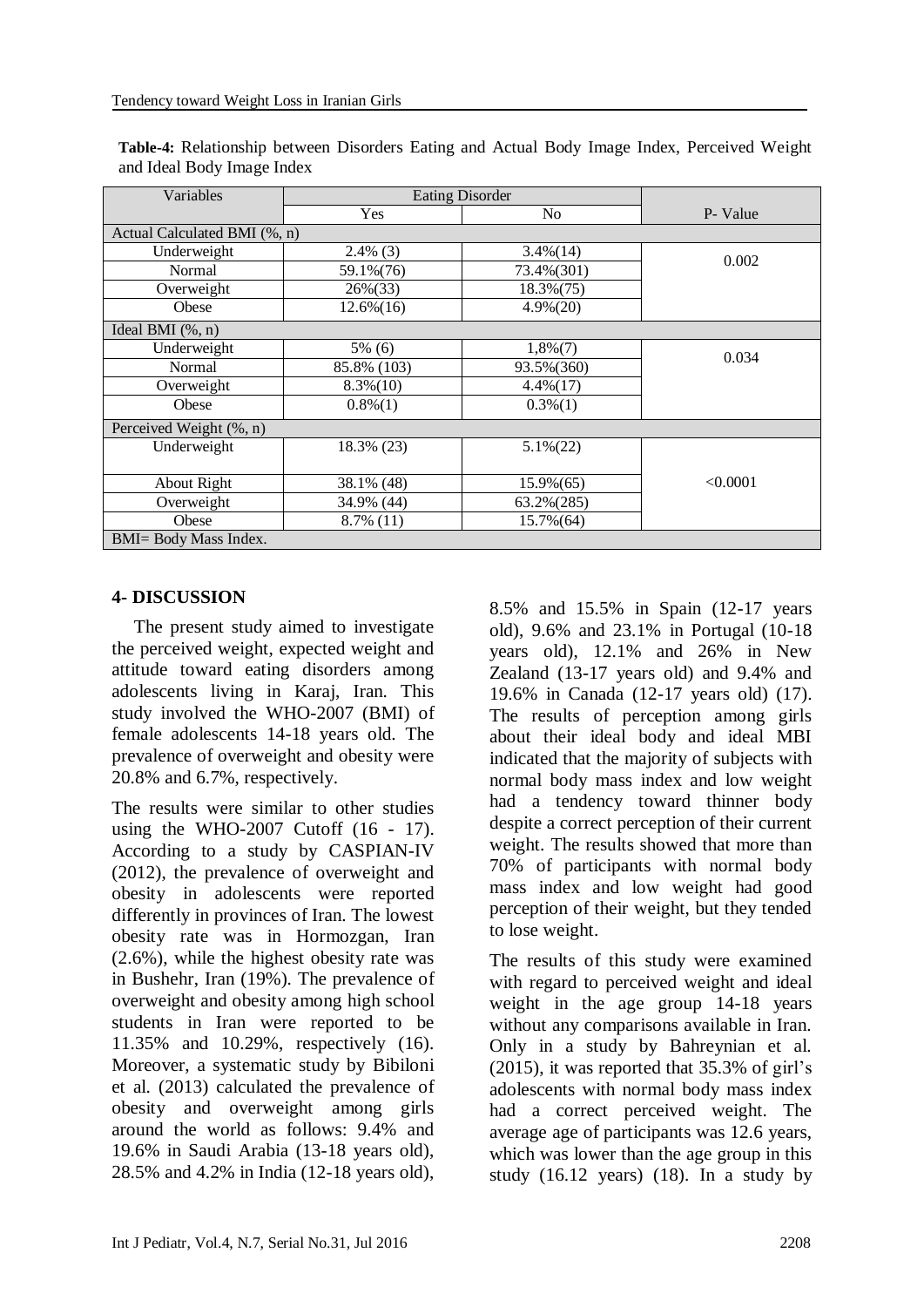Ibrahim et al. (2014), it was reported that the majority of girl's students (70.2%) with normal body mass index had a good perception of their weight (19). The results of Shams et al. (2010) study revealed that participants with overweight and obesity BMI had a correct perceived weight by 40.7% and 30.6%, respectively, and the rest had lower perception of weight (6). Concerning the relationship between perceived weight and body mass index, Brenner et al. found that 39.5% of girl's students perceived normal weight and 27.3% perceived overweight. Also, in this study, 53.7% of students who were at risk of overweight perceived normal weight, while only 23.6% thought they were overweight (20). Also, Tang et al. (2010) found that 23.6% of the adolescents perceived overweight, whereas only 11.5% of them perceived true overweight. Moreover, 20% of adolescents who were underweight perceived underweight, while only 2.5% were actually underweight (21).

The adoption of EAT-26 as a screening tool for eating disorders in this study, revealed the high prevalence of eating disorders in the age group of girls. In this study, 23.6% of participants had an attitude toward eating disorders. In fact, about 60% of cases of eating disorders in participants had normal body mass index. Considering the extent of ethnic and cultural diversity of the country, the prevalence of eating disorders has been reported differently in regions of Iran. Mozaffari Khosravi et al. (2011) reported that 12% of adolescents were at risk for eating disorders. In this study, 15.7% of subjects at risk of eating disorders suffered from obesity and overweight, where there was a significant relationship between BMI and the risk of eating disorders (22). Rusatee et al. (2013) examined high school students in Tehran, where 21% scored above 20 on the EAT-26. Overweight and obesity significantly aggravated the risk of eating disorders (23). Other results showed that 24.2% of adolescents in the North West of Iran (24), 10.5% in Sari (25) and 16.7% in Tabriz (15) were at risk for eating disorders. The strength of our study is selection of Karaj as a metropolis. One of the features of the area is adjacency to the capital of Iran, Tehran, bringing about immigration from all parts of Iran. Such immigration has provided the inhabiting of different ethnicity (Fars, Turks, Kurds, Lors and Baluchis).

# **5- CONCLUSION**

The findings showed that normal BMI participants had weight misperception: 13.2% overweight or obese and 16.6% underweight perception. The surveys demonstrate that body size perceptions among adolescents have changed, potentially due to a shifting of body weight norms. According to the higher incidence of eating disorders in normal BMI group, there is a warning that female adolescents might wish to be thinner despite having a correct perceived weight. Regardless of weight status, adolescents who misperceive their weight status may be at risk for negative health risk behaviors, weight gain/obesity and psychological problems. Hence, this result may useful for programs aimed weight management behaviors in adolescence.

Further research is needed to examine the implications of these findings. For example, there may be many factors within country that could mediate or moderate perceptions of body weight and dieting to lose weight such as the amount and types of media viewed by adolescents

# **6- CONFLICT OF INTEREST:** None.

# **7- ACKNOWLEDGMENT**

This paper was a part of a research project that was conducted with the support of Alborz University of Medical Sciences (ID number: 2427645). We are grateful to the participants for their collaboration during this research.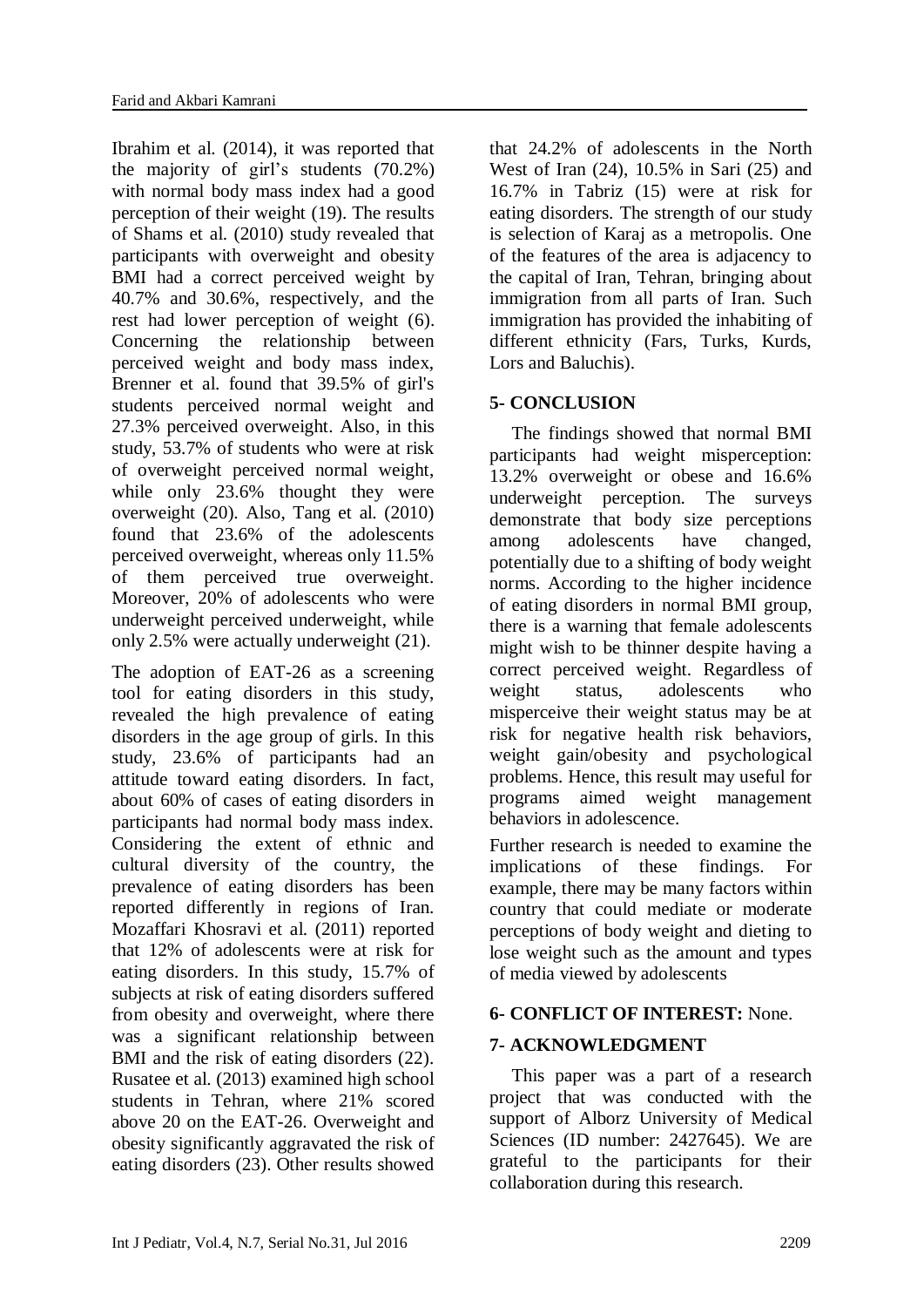#### **8- REFERENCES**

1. Gargari BP, Kooshavar D, Sajadi NS, Safoura S, Behzad MH, Shahrokhi H. Disordered eating attitudes and their correlates among Iranian high school girls. Health promotion perspectives 2011;1(1):41.

2. Klein DA1, Walsh BT. Eating disorders: clinical features and pathophysiology. Physiol Behav 2004; 81(2):359-74.

3. Walsh JM, Wheat ME, Freund K. Detection, evaluation, and treatment of eating disorders. Journal of general internal medicine 2000 ;15(8):577-90.

4. Smink FR, Van Hoeken D, Hoek HW. Epidemiology of eating disorders: incidence, prevalence and mortality rates. Current psychiatry reports 2012;14(4):406-14.

5. Omidvar N, EghtesadiSh, Ghazi TM, Minaie S, Samareh S. Body image and its association with body mass index and eating attitudes in young adolescents in Tehran. Journal of the Shaheed Beheshti University of Medical Sciences and Health Services 2003; 4(26): 264-57.

6. Shams AS, Azizzadeh FM, Mohammadi AS, Haghdoust AA, Garousi B. Relationship between body image and eating disorders. Iranian Journal of Nursing Research 2010; 4(15): 33-43.

7. RoustaeeRHajifaraji M, Dezhkam M, Houshiar-rad A, Mehrabi Y, Zowghi T. Prevalence of eating disorders and some of the factors related to them among high school female students in the City of Tehran, 2010. Iranian Journal of Nutrition Sciences & Food Technology 2013; 8(1):135-44.

8. Golden NH. Eating disorders in adolescence and their sequelae. Best Pract Res ClinObstetGynaecol 2003; 17(1):57–73.

9. Smink FR, van Hoeken D, HoekHW. Epidemiology of eating disorders: incidence, prevalence and mortality rates. Curr Psychiatry Rep 2012; 14(4):406-14.

10. Robert-McComb JJ, Cisneros A. The Female Athletic Triad: Disordered Eating, Amenorrhea, and Osteoporosis. The Active Female 2014; November: 177-189.

11. Chamay-Weber C, Narring F, Michaud PA. Partial eating disorders among adolescents: A review. Journal of adolescent health 2005; 37(5):416-26.

12. Hoek HW, van Hoeken D. Review of the prevalence and incidence of eating disorders. Int J Eat Disord 2003; 34(4):383-96.

13. Grange DL, Loeb KL. Early identification and treatment of eating disorders: prodrome to syndrome. Early Intervention in Psychiatry 2007; 1: 27–39.

14. A-Growth reference 5-19 years. BMI for ages 5-19 years. Available at: http://www.who.int/growthref/who2007\_bmi\_ for\_age/en/. Accessed in: May 2016.

15. Pourghasem Gargari B. Koushavar D, Seyedsajadi N, Karami S, Shahrokhi H .Risk of eatingdisorders in Tabrizian high school girls in 2007. Med J Tabriz Univ Med Sci 2009; 30(4):21-6.

16. Esmaili H, Bahreynian M, Qorbani M, Motlagh ME, Ardalan G, Heshmat R, et al. Prevalence of General and Abdominal Obesity in a Nationally Representative Sample of Iranian Children and Adolescents: The CASPIAN-IV Study. Iranian journal of pediatrics 2015; 25(3):1-5.

17. Bibiloni MD, Pons A, Tur JA. Prevalence of overweight and obesity in adolescents: a systematic review. ISRN obesity 2013; 27:1- 14.

18. Bahreynian M, Qorbani M, Motlagh ME, Heshmat R, Ardalan G, Kelishadi R. Association of perceived weight status versus body mass index on adherence to weightmodifying plan among Iranian children and adolescents: The CASPIAN-IV study. Indian pediatrics 2015; 52(10):857-63.

19. Ibrahim C, El-Kamary SS, Bailey J, St George DM. Inaccurate weight perception is associated with extreme weight management practices in US high-school students. Journal of pediatric gastroenterology and nutrition 2014; 58(3):368.

20. Brener ND, Eaton DK, Lowry R, McManus T. The association between weight perception and BMI among high school students. Obesity Research 2004;12(11):1866- 74.

21. Tang J, Yu Y, Du Y, Ma Y, Zhu H, Liu Z. Association between actual weight status,